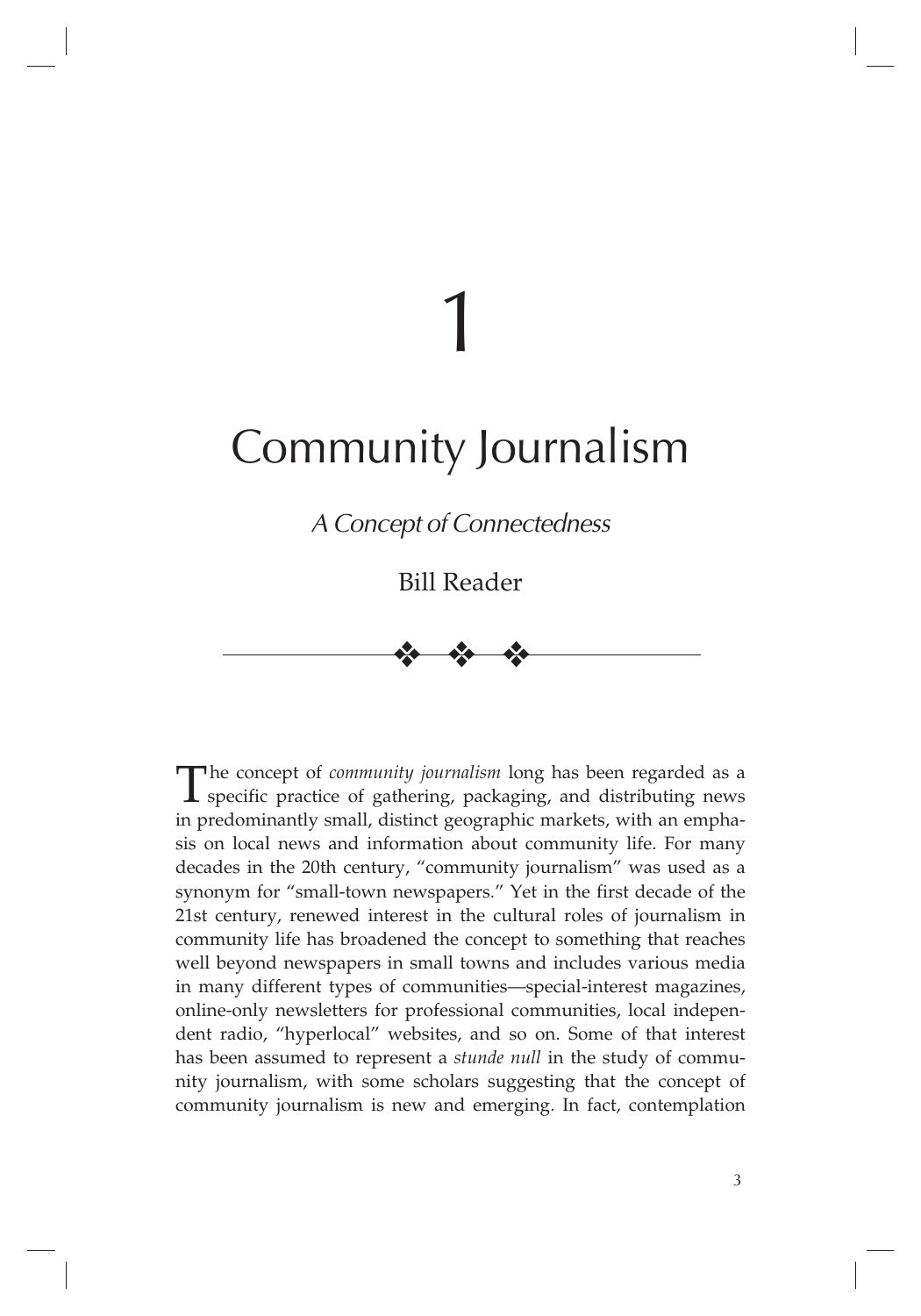of community journalism as a distinct concept can be traced back to at least the middle of the 20th century, and perhaps even to the formative days of journalism studies decades before that. Those early works were mostly essays or textbooks focused on professional practice; that is, most were primarily how-to texts rather than "why" texts, and most were written for students and professionals, not scholars looking to research the topic under any kind of theoretical framework. There are a few exceptions, of course. For example, Anderson, Dardenne, and Killenberg suggested in the mid 1990s that "news organizations, especially local newspapers, should occupy a prominent place in a community's life and conversation. Viewing community as a place of inquiry asks journalists to consider what messages and dialogues are necessary to increase the perception of commonalities" (1994, p. 101). Those attempts at theory building have been instrumental in the maturation of community journalism as a distinct subdiscipline, and that focus has in turn attracted a small but dedicated collective of scholars and inspired several university-based initiatives.

The goal of this chapter is to analyze the original texts that focused specifically on *community journalism* as a distinct term. Later chapters will focus on the scholarly research that followed the development of the concept.

# **ORIGINS**

The term *community journalism* appears to have been coined in the 1950s by the late Kenneth R. Byerly, a newspaper publisher turned professor at the University of North Carolina at Chapel Hill. After joining the UNC faculty in 1957, Byerly was assigned to teach a course called "Country Weekly Newspaper Production," but it seems he didn't care for the course title. In a personal letter to Jock Lauterer (one of Byerly's students in the 1960s, and now a leading scholar in the community journalism discipline), Byerly said his dispute with the course title was that not all community newspapers were in the countryside, and not all of them were weeklies (Lauterer, 2006, p. xviii). The course was renamed "Community Journalism." Byerly then used the term as the title of his 1961 textbook, a collection of observations and essays by him and scores of other community journalists. That book's utility today is mostly as a historic document, as it is dated and was devoted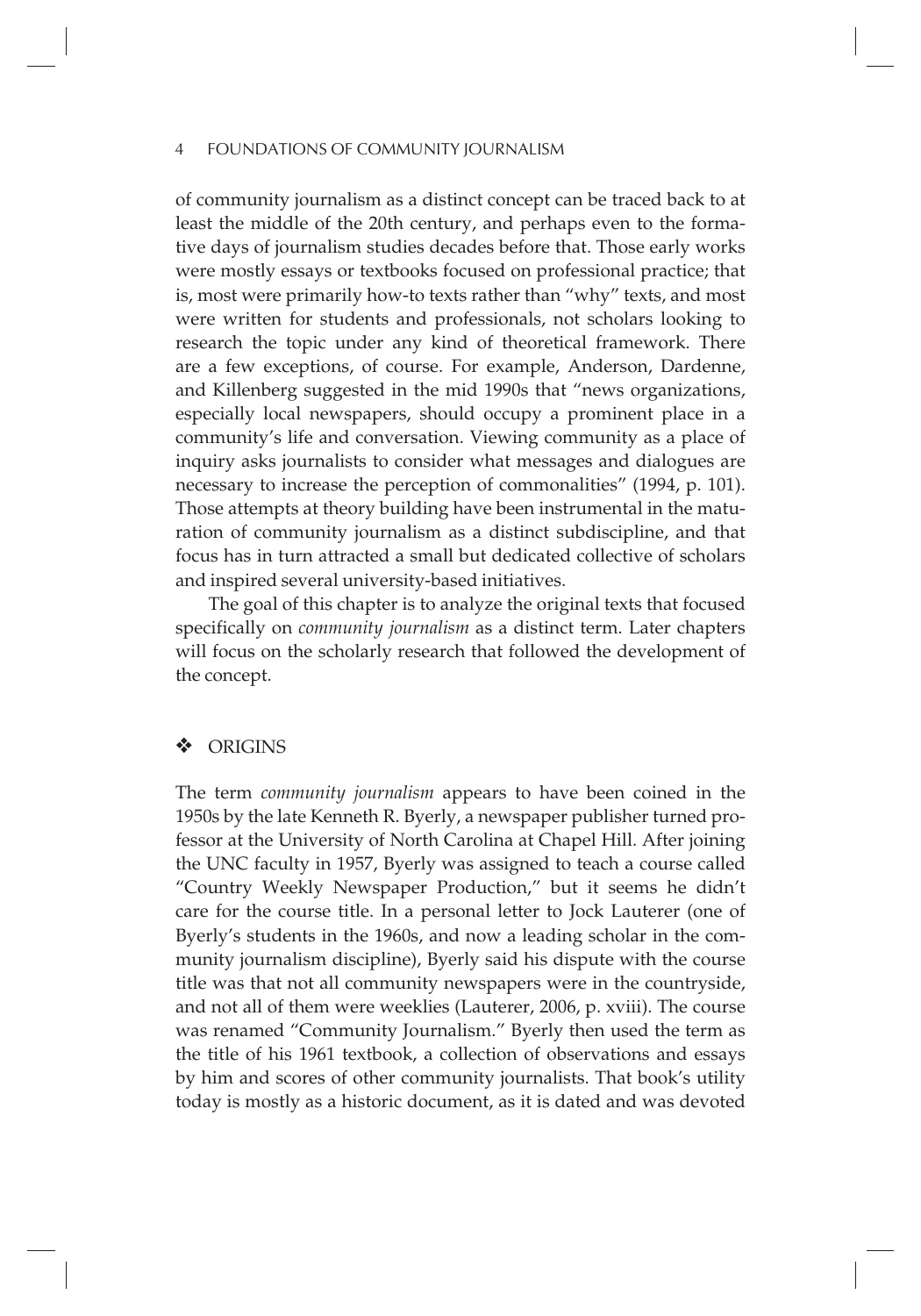exclusively to newspapers in the U.S. Yet there is much in Byerly's book that transcends time, geography, and media forms.

*Community Journalism* was a comprehensive, mid-20th-century guide to newspaper publishing in small towns, suburbs, and distinct neighborhoods in large cities. It addressed practical matters: approaches to covering various types of local news (accidents, schools, obituaries, etc.), editing opinion pages (editorials, letters from the community, public service work), and managing the business aspects of a for-profit newspaper (public relations, advertising and circulation management, financial management, even strategies for starting or purchasing a newspaper). It was also a 400-page articulation of the distinctions between community journalism and marquee news media of the time—specifically, the large-circulation daily newspapers in major cities that were considered the paragons of the news industry. Those differences were most often framed in terms of the relationships between journalists and members of their audiences. In his preface, Byerly explained the concept of community journalism as such:

Community newspapers today are burgeoning in big city and suburban areas and have new strength in small cities and towns. They offer much in employment, satisfaction, income, service, and ownership. A reason for the success of these . . . newspapers is their "friendly neighbor" relationship with readers. This affinity also creates problems for community newspapers which differ from those of the metropolitan press. (1961, p. v)

Byerly's proposal that community journalism differs from metropolitan journalism was further explained throughout the book, but one passage provides a poignant summary: "Community newspapers have something that city dailies lack—a nearness to people. This is a great strength, and a great problem" (1961, p. 25). For all of us community journalism scholars, that notion of "a nearness to people" provides a common theoretical anchor.

From a research perspective, the study of community journalism is largely the study of the relationship dynamics between journalists and the communities they serve: it is concerned with the degree and implications of "connectivity" between journalism and communities. That connectivity has been tested in some research, such as one study that found that audiences have more regard for their local newspapers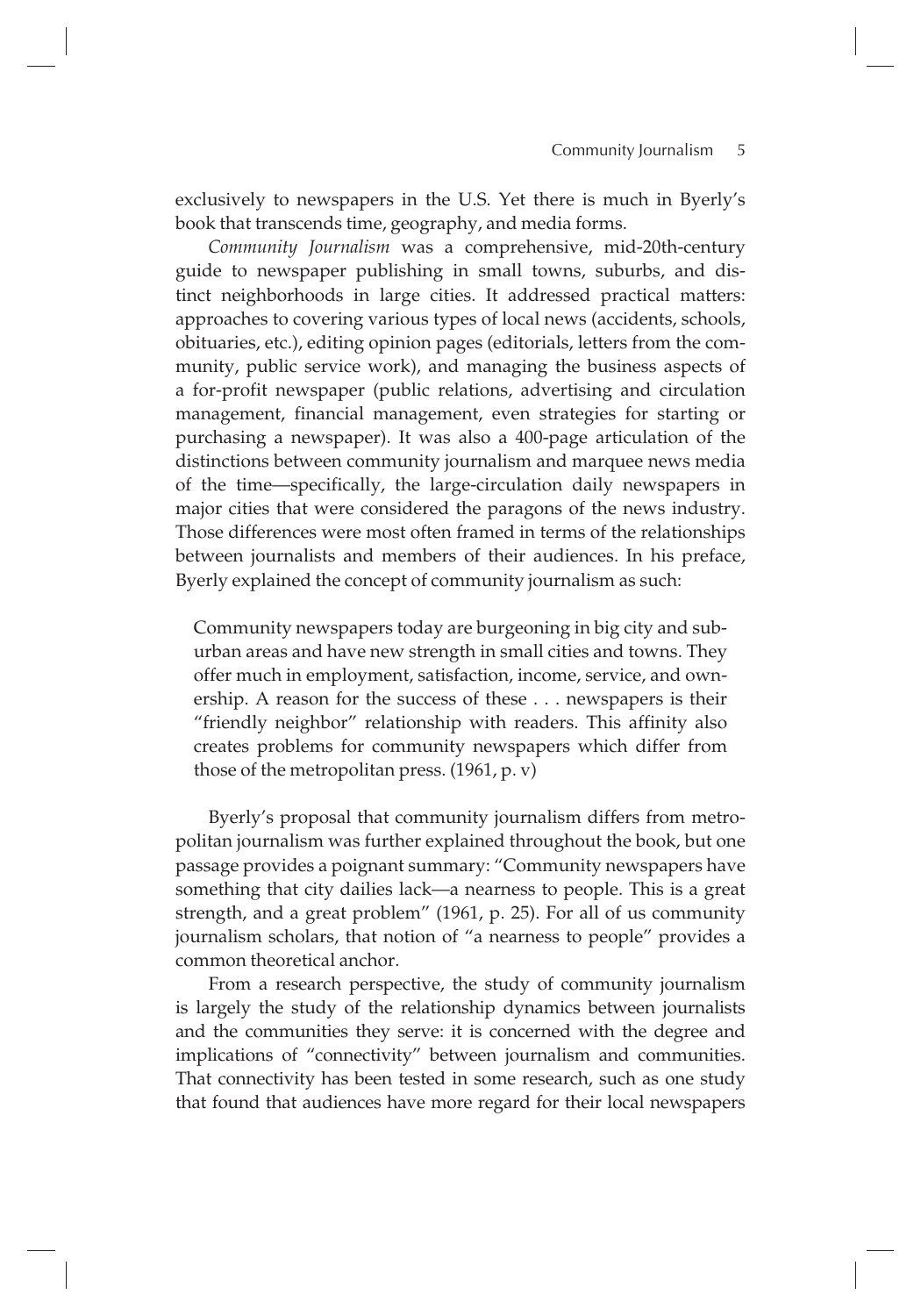than for newspapers in general (Lavrakas & Holley, 1989) and another demonstrating that editors of some small newspapers viewed ethics more in terms of responsibility to their communities than did some editors of large newspapers, who tended to view ethics more in terms of the professional reputation of the newspaper itself (Reader, 2006). That "nearness to people" can, Byerly argued, increase the community's accessibility to the journalists (often described in terms of "bumping into them on the street"), which in turn can increase journalists' sense of accountability for their behaviors within a community. It also can cause the journalist to be much less forthcoming with information that could be embarrassing or harmful to individual community members or to the community as a whole (a concept explored in some detail in the oft-cited University of Minnesota studies of Tichenor, Donohue, & Olien, 1980). As an example of that community-focused restraint, Byerly included in his book this explanation from the editor of a small Wisconsin weekly:

No weekly newspaper can live in close harmony with its readers and properly serve its community if it hears all and tells all. A daily reporter can record and report all of the personal exchanges in a council meeting, for example. The weekly reporter should use his own good judgment when mere personal conflicts arise—and he should print only that which is constructive.

This is not being dishonest with readers. It does not mean that the paper must cover up anything. It simply means that the whole truth should be the constructive truth—not petty palaver. (1961, p. 26)

Another example of the idea of "good judgment" appears in Byerly's chapter on covering "Courts and Crime," in which he addressed the pros and cons of publishing the name of a drunken driver who asked that his name not be printed (1961, pp. 83–87). On the one hand, Byerly argued, printing the names of offenders adds to the legal punishment in the form of public embarrassment, which could be harmful to the individual and (more importantly) his innocent family members. But Byerly also found that many editors argued in favor of publishing such names, and for various reasons: to deter crime, to ensure the accused gets a fair trial in the public eye, to alert the public to the misdeeds of their neighbors, to set the record straight rather than to allow the rumor mill to spread the news, and to demonstrate that the newspaper will not play favorites just because an offender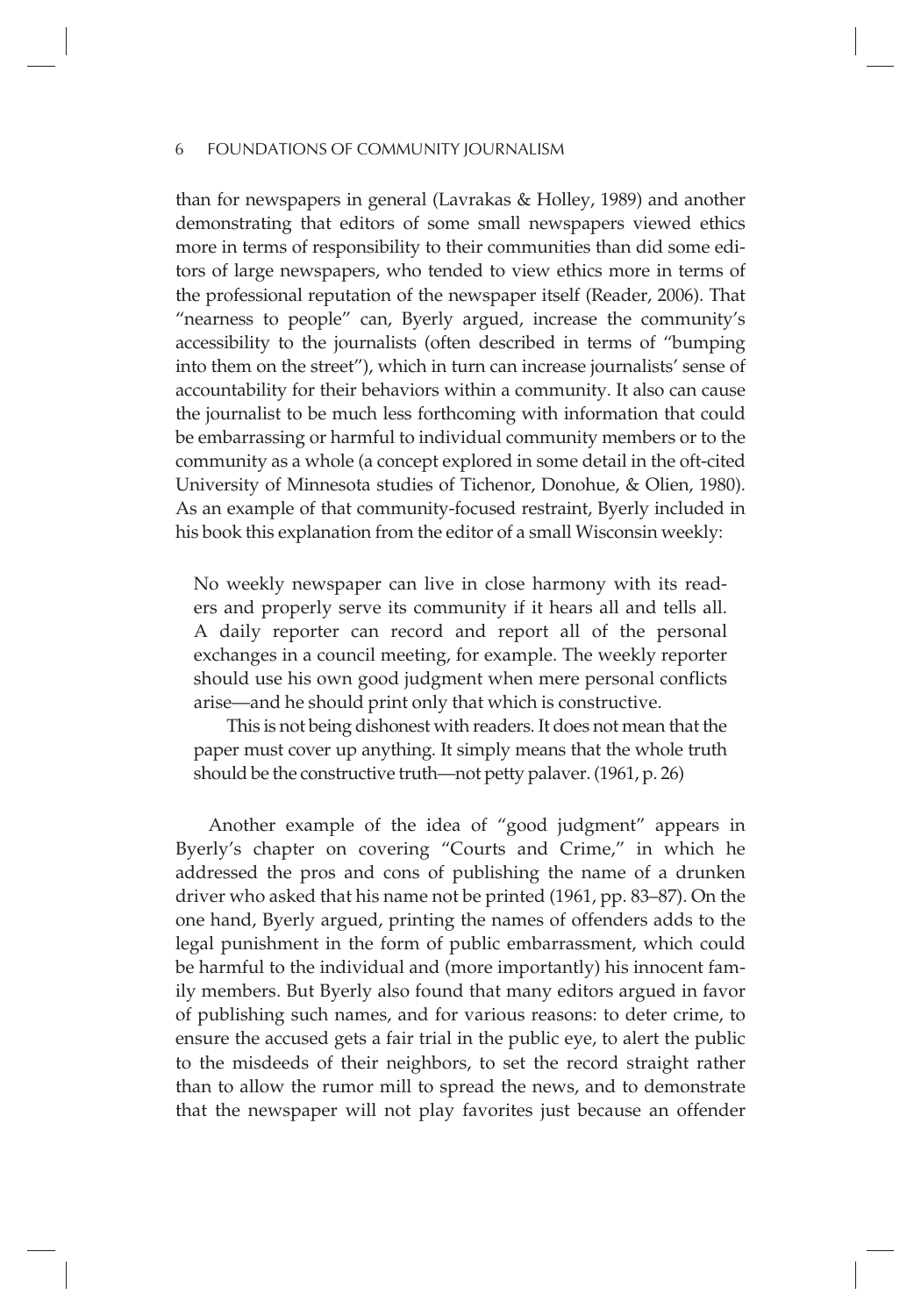makes a personal plea to "keep it out of the paper." It is that kind of routine, interpersonal dilemma, Byerly suggested, that journalists in large media outlets rarely must (or are willing to) consider. He argued that journalists working for larger media might, for example, simply fall back on legal arguments (the public's *right to know*, rather than the community's *need to know*), but smaller, local media also had to weigh the best interests of the community against the best interests of the individual members of that community. The broader standards of detached journalism could not simply be applied as a matter of course in such a close-knit situation.

# ❖ THINKING BEYOND "COUNTRY EDITORS"

Byerly may have coined the term *community journalism*, but the idea that journalism at the community level is different from regional/ national/global journalism was hardly a new idea in the mid 20th century. The importance of local, community-focused media was celebrated by democracy's early champions, not least among them Alexis de Tocqueville, who wrote in his *Democracy in America*:

A newspaper is an adviser one need not seek out because it appears voluntarily every day to comment briefly upon community business without deflecting your attention from your own. . . . So as men become more equal and individualism more of a menace, newspapers are more necessary. The belief that they just guarantee freedom would diminish their importance; they sustain civilization. (1835/2004, pp. 600–601)

Well into the middle of the 20th century, the work of the community press was similarly heralded as the backbone of democracy, as celebrated in occasional profiles of the "country editors" working in idyllic small towns. Those often romanticized accounts appeared in national magazines such as *The Saturday Evening Post* (Byers, 1937; "The Country Newspaper," 1946) and *The Nation* (Conason, 1975). That romanticism also was captured in the memoirs of some renowned "country editors," such as:

• William Allen White of *The Emporia Gazette* in Kansas. White's editorial, "What's the Matter With Kansas?" earned him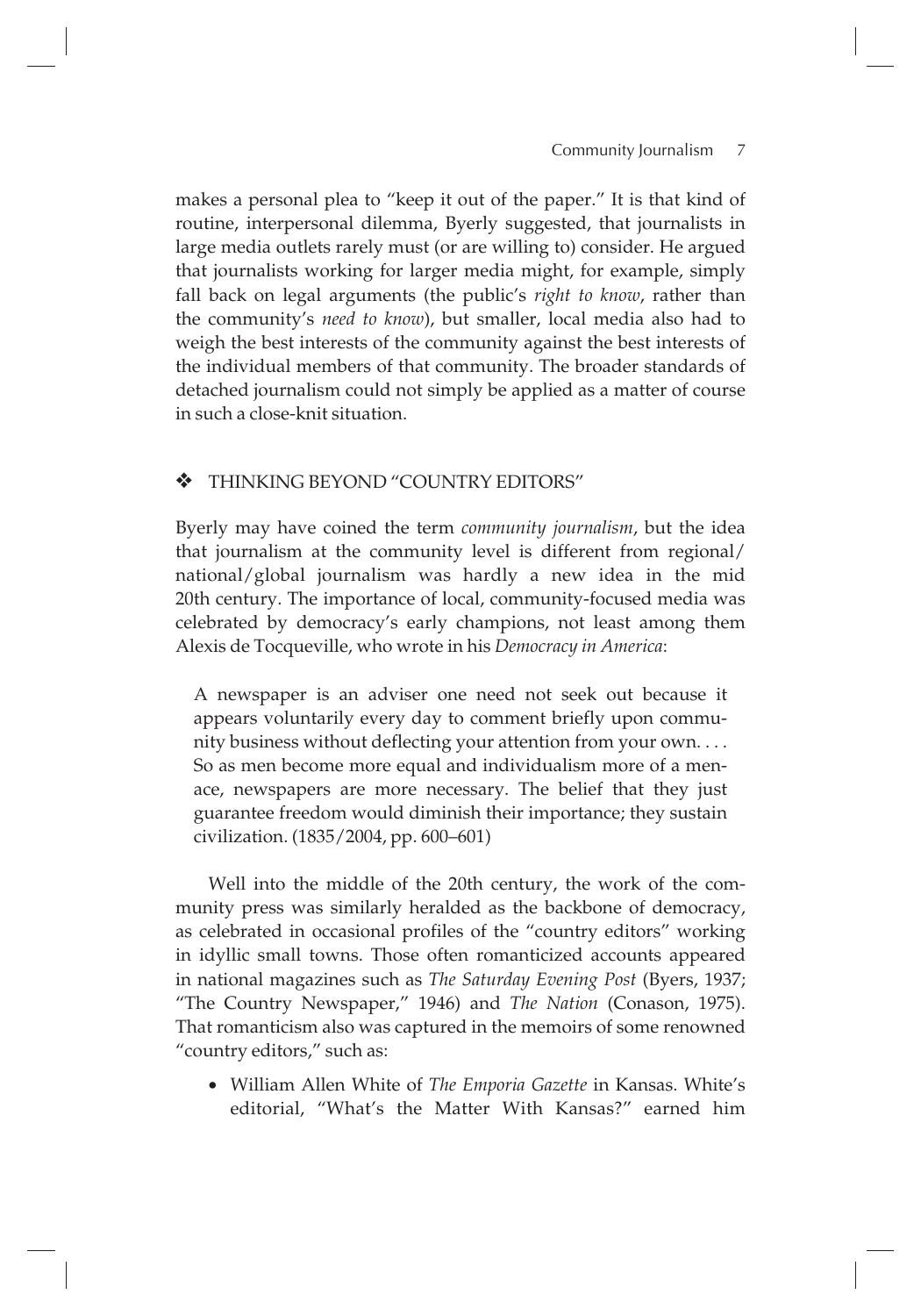national attention, and his editorials against the Ku Klux Klan won him both deep admiration and seething scorn. His autobiography won a posthumous Pulitzer Prize in 1947.

- Henry Beetle Hough of the *Vineyard Gazette* on Martha's Vineyard, whose 1940 memoir *Country Editor* won critical acclaim across the nation. *The Atlantic Monthly* gushed, "This is an oasis book, the oasis exasperated journalists, editors, and printers dream of when their jobs begin to bind" (Hough, 1974, back cover).
- John Henry Cutler of the *Duxbury Clipper* on Cape Cod, whose first memoir, *Put It on the Front Page, Please!* (Cutler, 1960), was described by a *New York Times* critic as "one of the gayest weekly mirrors of New England small town life. . . . If you are planning to start a paper, by all means read Mr. Cutler's book. . . . In any event, you will find here a stimulating view of country life in America" (Cutler, 1965, back cover).

The romantic ideal of the country editor was tempered, of course, by anecdotes that were not at all flattering to the community press. Early critics of community journalism focused on the "friendly neighbor relationship" as something that threatened journalistic independence, arguing that it could lead to timidity and laziness lest journalists offend their "neighbors" with aggressive reporting of community conflicts. To many critics in the upper echelons of the profession, community journalism became a euphemism for the old-style "booster press" common in the 18th and 19th centuries.

Much of that criticism was, again, a result of assumptions by the elites of the profession that they were the ones who set the standards that all should follow. In his second memoir, *Cancel My Subscription, Please!*, Cutler (1965) recalled a letter he received from the editor of a national journalism trade magazine, scolding the small-town editor for not publishing the names of local residents arrested for drunken driving. Cutler's response was:

Why add to the penalty meted out by law? In a small town, who is punished more in this case, the offender, or his wife and children? If a town is small enough to support a friendly, neighborly paper, isn't it big enough to omit a name that would make publicity the worst part of the punishment? (Cutler, 1965, p. 136)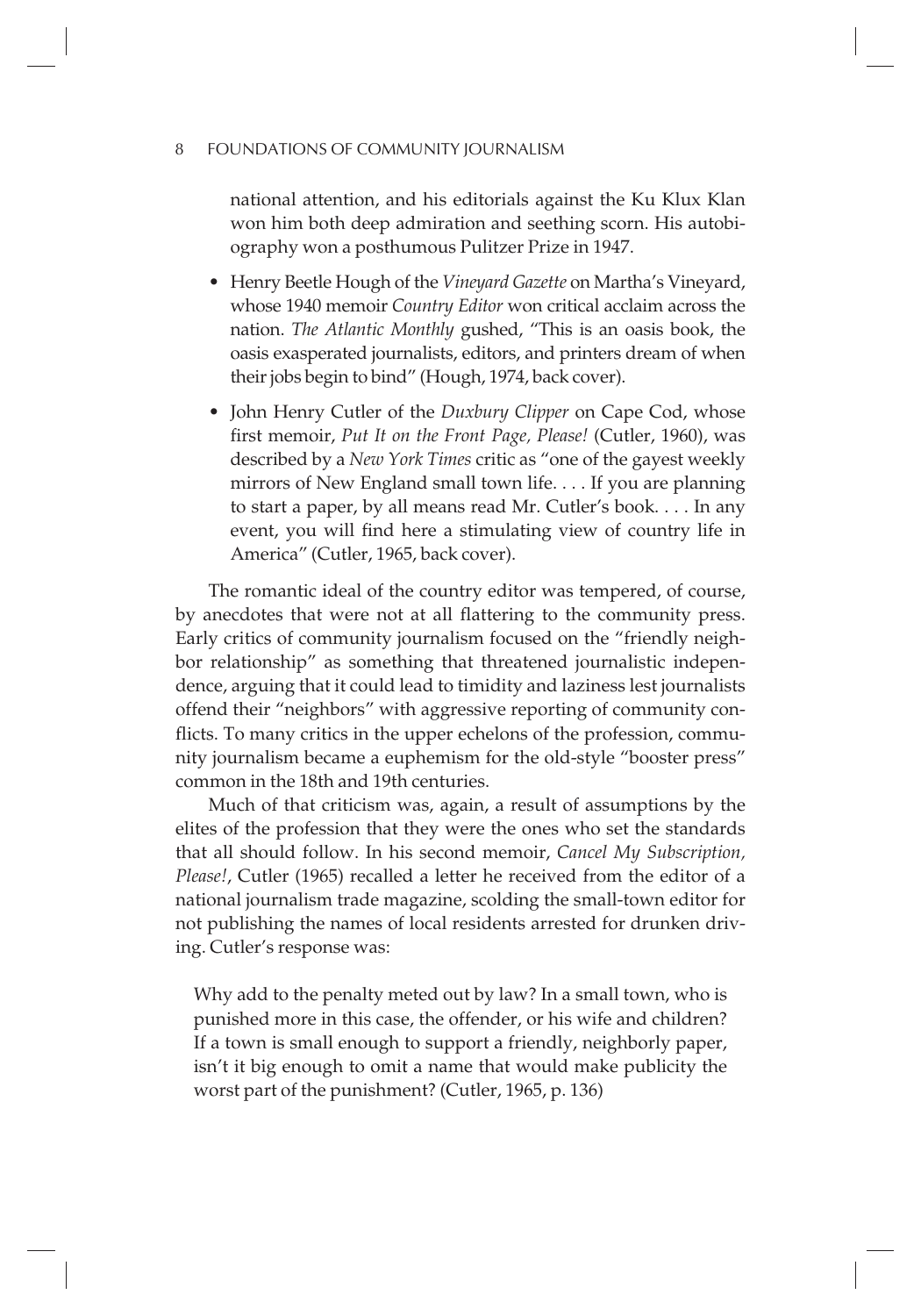Framed as an ethical debate, the passage demonstrated that Cutler's concern in that situation was more for the effects of his journalistic choices on an individual member of the community than on the routines and standard practices of the broader journalism profession.

Comparisons within the community media provided more meaningful criticisms, many of which have been supported by anecdotal evidence of local journalists reporting on serious local problems. For example, the community media in and near Libby, Montana, did little to report on the asbestos poisoning in the community by a large vermiculite mine nearby, and the problem wasn't reported to any depth until Andrew Schneider of the *Seattle Post-Intelligencer* broke the story in 1999 (Moss & Appel, 2001). There are also many newspapers and newspaper companies that invest very little in their newsrooms, and as such live up to the stereotype of what Lauterer (2006) calls "the bottom-feeders of community journalism" (p. 56). Lauterer, a strong advocate of community journalism in general and community newspapers especially, frankly acknowledges that "many small-town papers seem to attract and harbor the washed-out derelicts of our business; community papers at their worst become sort of a stale backwater for the flotsam and jetsam of journalism" (Lauterer, 2006, p. 44).

A noteworthy early excoriation of the "lazy community newspaper" stereotype came in 1964, when media critic Ben Bagdikian wrote a scathing rebuke of the "lazy editor" in *Harper's Magazine*. Although Bagdikian's scorn was primarily aimed at the publicity services that produced the ready-made propaganda that could be published as news copy, he did not spare the small-town newspaper editor who, facing a deadline and staring at an empty hole on a page, would go "fishing through the purple mats and yellow mimeographed canned editorials in his lower drawer, feeling for one exactly nine column-inches long" (p. 103). In the opening paragraphs of that essay, Bagdikian challenged the heroic mythos of the "country editor":

The unperishing myth of American journalism is the ideal of the small-town newspaper as the grass-roots opinion-maker of the nation, the last bastion of personal journalism, the final arena where a single human being can mold a community with his convictions and fearless iconoclasm. Needless to say, there are some small papers like this and they are marvels to behold. But the fact is that most small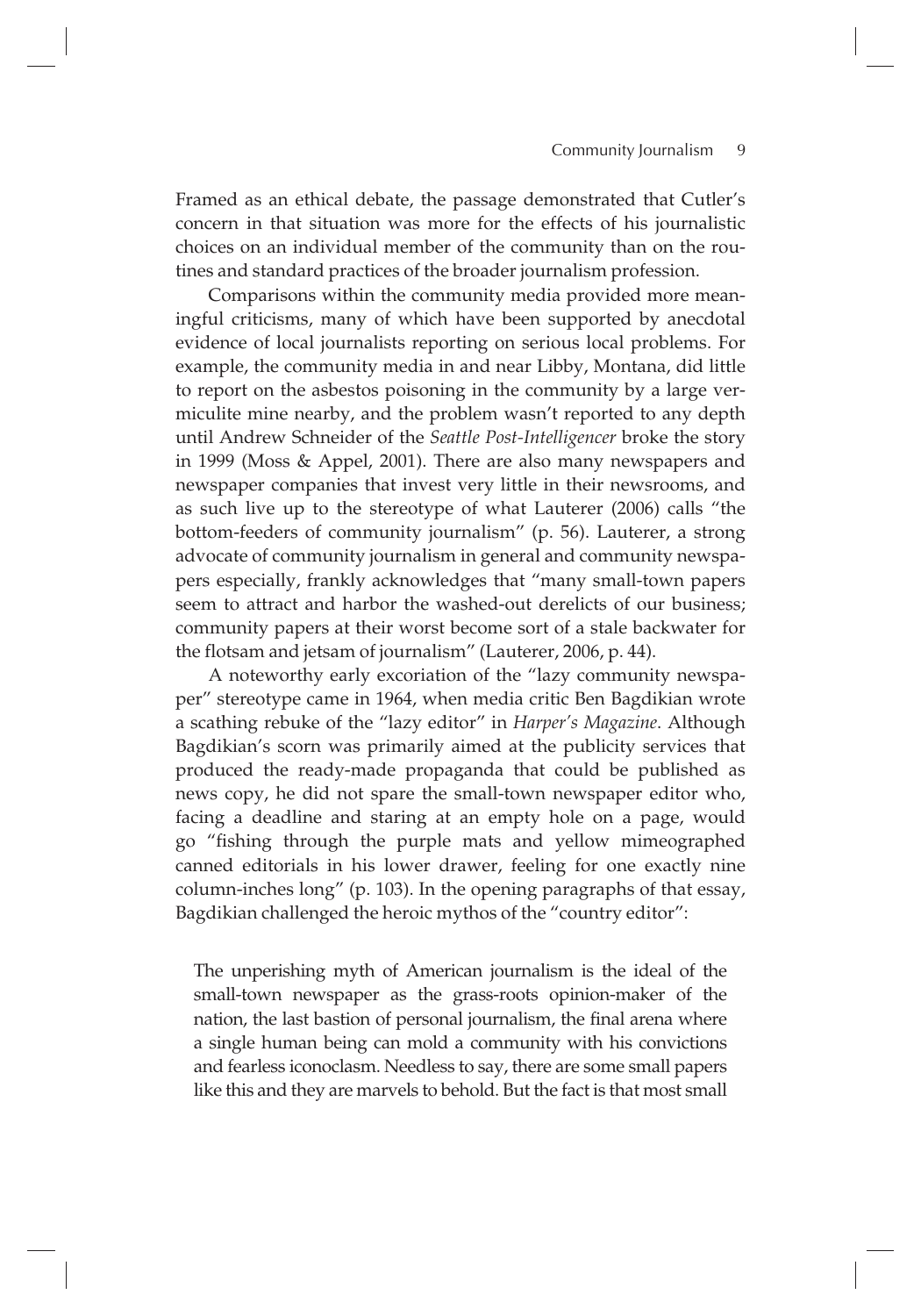dailies and weeklies are the backyard of the trade, repositories for any piece of journalistic junk tossed over the fence, run as often by printshop proprietors as by editors. Mostly they serve as useful bulletin boards of births, deaths, and marriages (providing this news comes in by its own initiative); only in exceptional cases do they raise and resolve important local issues. When it comes to transmitting signals from the outside world, a remarkable number of these papers convey pure—that is, unadulterated—press agentry. Its subject matter, which is printed both as "news" and as editorial comment, ranges from mouthwash to politics—usually right wing. (p. 102)

Bagdikian's suggestion was to become a new unperishing myth of the profession—the belief that small-town journalism was somehow substandard to the big leagues, rather than just different. Yet even Bagdikian was careful to not use a broad brush to condemn all community newspapers, writing:

To imply that a small circulation automatically means surrender to boilerplate is unfair to a number of small dailies and weeklies which, whatever their politics, are plainly the product of diligent personal editorship, and precisely in those places where this takes courage because the editor does literally have to face his readers on the street. (p. 110)

Those "diligent" community journalists are not hard to find. State and regional journalism organizations give hundreds of awards each year to community media (newspapers, TV stations, online-only publications) that do noteworthy journalism at the community level.

The academy and the profession tend to feed that stereotype of the "lazy paper" with their own brand of hero worship for the big-league players of journalism and their international acclaim. That, too, is an old story. In 1909, for example, James E. Rogers wrote in *The American Newspaper*:

Obviously it is absurd to assert that a small four-paged country journal . . . in any way compares with the huge twenty-four paged daily of a large city . . . we find both as regards size and influence, that "the power of the press" rests absolutely with our cities and not with the country. (cited in Riley, 1938, p. 39)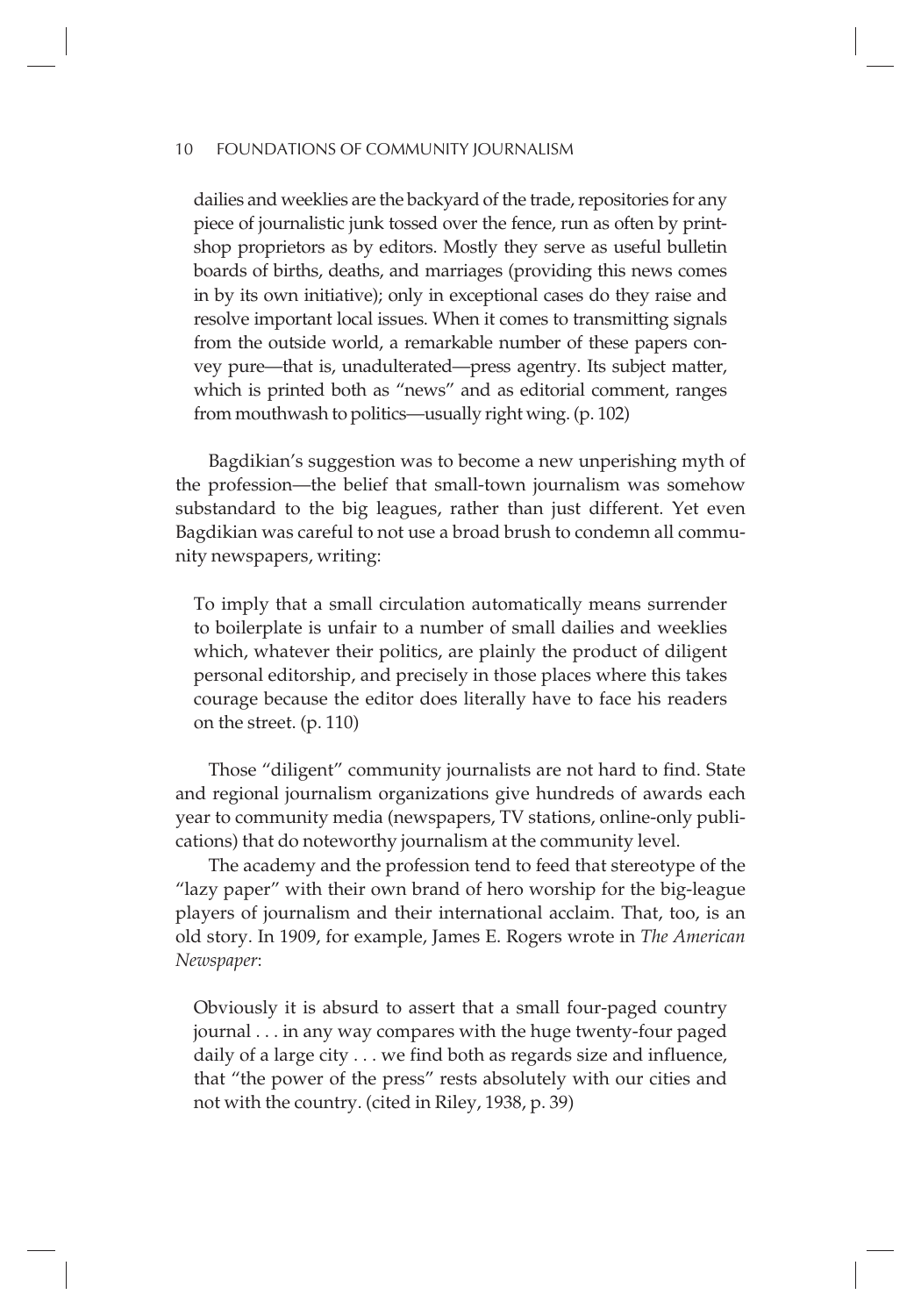Consider also this more recent example: In the months of handwringing in America over the 2007 sale of Dow Jones & Co. and its flagship *The Wall Street Journal* to global media baron Rupert Murdoch and his News Corp., nearly all of the commentary and analysis focused on whether Murdoch would meddle with the respected independence of *The Wall Street Journal*. Only a handful of the hundreds of such articles and essays even mentioned the two dozen–plus community newspapers also owned by Dow Jones via its Ottaway Newspapers subsidiary. Many of the Ottaway newspapers were respected community papers that had earned strong market penetration in their communities and frequent awards from state press associations. They also were immensely successful businesses. According to an article in *The Boston Globe*,

the Ottaway community publications posted operating profits of \$48.2 million last year on \$252.2 million in sales, outstripping the \$33.9 million in profits on revenue of \$1.1 billion for the Dow Jones operating group that includes the *Journal* and *Barron's* magazine. (Weisman, 2007, p. D1)

That is a 19% return from the Ottaway newspapers, compared to about 3.4% return from the company's flagships. Dismissing the community newspapers as "those silly little Ottaway papers" (Weisman, 2007), Murdoch vowed to sell off the community newspapers almost immediately after purchasing Dow Jones; his eyes were fixed on *The Wall Street Journal*. But one of the business owners in a New England community served by an Ottaway newspaper said to the *Globe*:

Certainly we're all talking about it, and we're all concerned about it. . . . The Ottaway papers tend to be local papers. They're not centralized. If any of these papers were to lose that local flavor, the readership would plunge. And that would create a void for the local advertisers. (Weisman, 2007, p. D1)

Coverage of the sale of Dow Jones can serve as an exemplar for the current schism between mainstream journalism and community journalism. It's a case in which the famous and powerful media mogul expressed more concern for prestige than for profitability, and the local business owner expressed more concern about the "local flavor" of a community newspaper than about who owned it.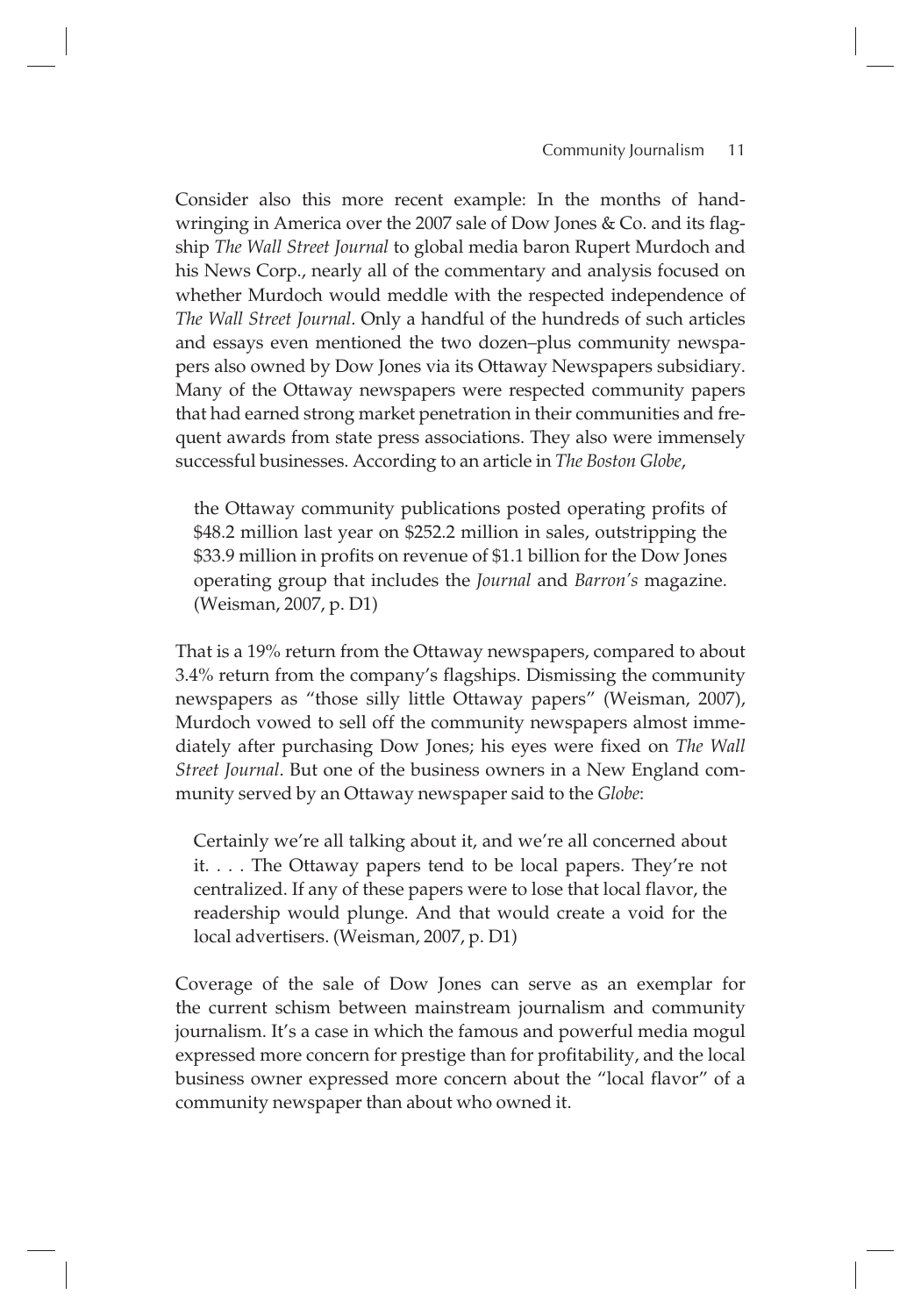# ❖ BUSINESS AS A HOLISTIC ASPECT OF COMMUNITY JOURNALISM

The concerns of the local business owner about the flavor of a smalltown newspaper illustrate another important criticism of community journalism—the close connections between the business side of the operation and the news side. Community journalism is usually much less rigid in regard to the "wall" between newsroom operations and business operations typically found at larger news organizations (An & Bergen, 2007). It is certainly far less adversarial, viewing advertisers not just as sources of revenue, but also as legitimate members of the community. Some community editors consider advertising to be editorial copy and will accept only ads that are appropriate for their readers, preferring advertisements from businesses within the community.

In his memoir, Hough suggested that approaches to advertising provided another example of how community journalism differed from the journalism of the major newspapers of his day:

On the face of it, the cost of reaching a million readers through country weeklies was greater than the cost of reaching a million readers through city dailies; and there were plenty of city dailies which claimed to cover not only entire states but regions of states.

It was a curious anomaly which found the *Gazette*, for instance, too costly a medium to be used by the nation's largest and wealthiest corporations, yet a practical and economical medium for a small grocery store with an advertising budget of a hundred dollars a year. The truth was, of course, that there was no absolute advantage or disadvantage in respect to cost; there was simply a difference in the point of view. . . .

[O]ur advertisers were known to our readers as human beings, as individuals, and I think this tendency to personalize them—a tendency inherent in the treatment of news in a country weekly—was of more value than countless columns of disingenuous promotion copy could have been. (1974, pp. 265–271)

Aside from that advertiser-as-neighbor philosophy, organizational structure of community news operations also has played a role in the more accommodating attitudes community journalists may have toward their advertisers. Community media tend to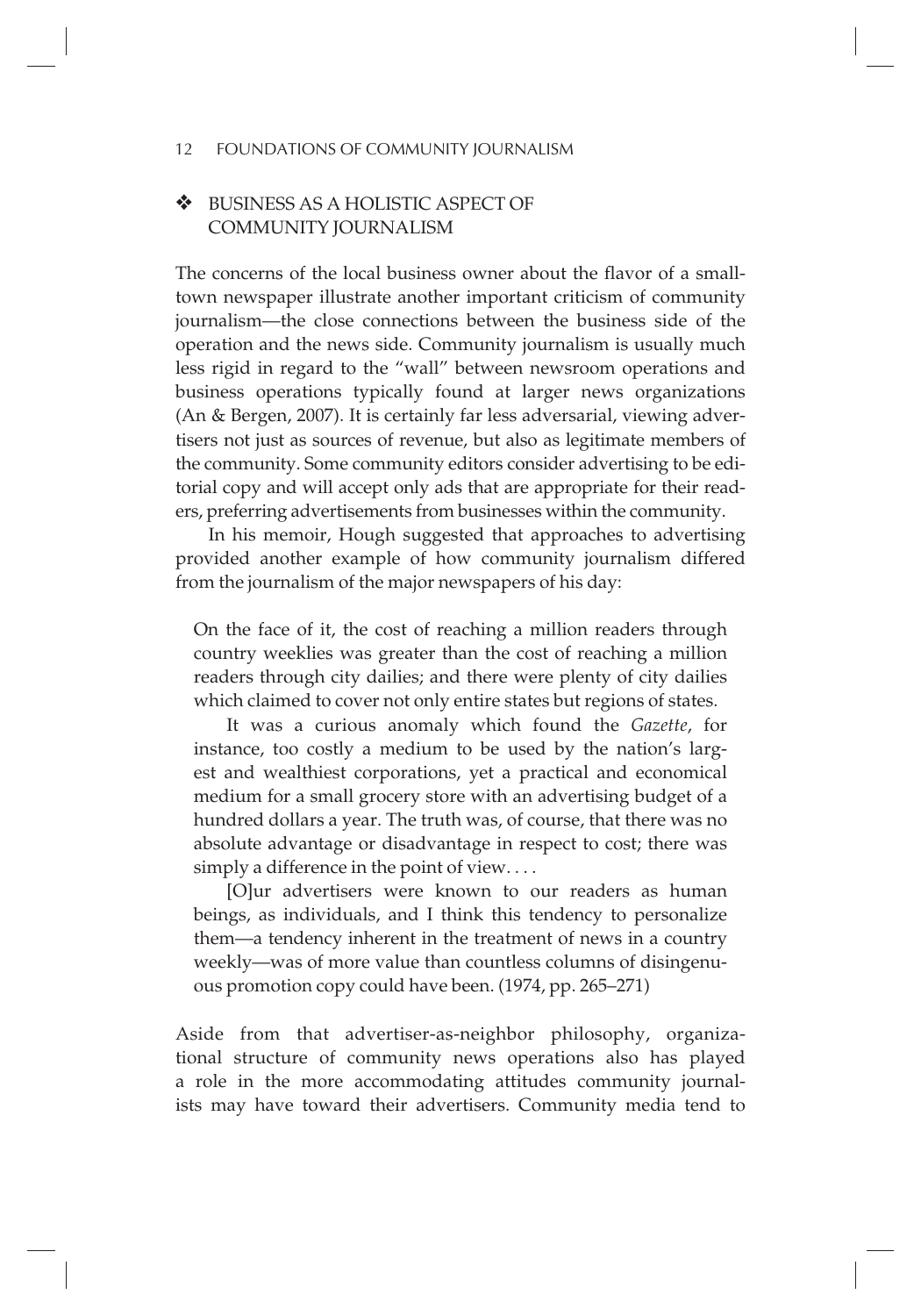have small and undifferentiated staffs. Many community newspapers are run by only one or two people (in many cases, the owners). In such situations, the business aspects of community journalism benefit from being both flexible and personal, and the community journalist is faced with wearing many different hats. If there is a "wall" in many community media, it is a wall within the journalist herself. In his 1974 textbook *Community Journalism: A Way of Life*, small-town editor/publisher Bruce M. Kennedy described the business side of community journalism this way:

A community newspaper editor's day is not strictly newspapering, for he is also a small-town businessman. . . .

[N]o newspaper can continue to publish the news, pictures, and advertising of a small community unless that newspaper also shows a profit. The editor brings his talents for journalism, his creative abilities, to the weekly newspaper; the businessman's side of his nature, instinctive or acquired, brings the profit. It is a tribute to this distinguished profession that the weekly newsman can play both roles, striking this difficult balance of making a business profitable and a newspaper excellent and not have the two interfere with each other. (p. 195)

It is important to note that three generations of textbooks about community journalism—Byerly's foundational text of 1961, Kennedy's text of 1974, and Lauterer's contemporary text first published in 1995 include chapters about the business concerns of a community news product. So do the community-editor memoirs mentioned earlier. Like the chapters discussing how best to cover local government, how best to include content reflecting on community life, and how to use the editorial page to spark public debate on all manner of issues, the chapters about managing the business aspects of community media focused largely on the connections between media and their communities. Hough alluded to that very point in his memoir, recalling when a larger daily newspaper tried to compete with the *Vineyard Gazette*:

The acute and direct competition came into our field when a neighboring daily decided that it would "cover like a friendly blanket" our towns and many others in order to offer some thousands of "rural and suburban circulation" for a price in the slave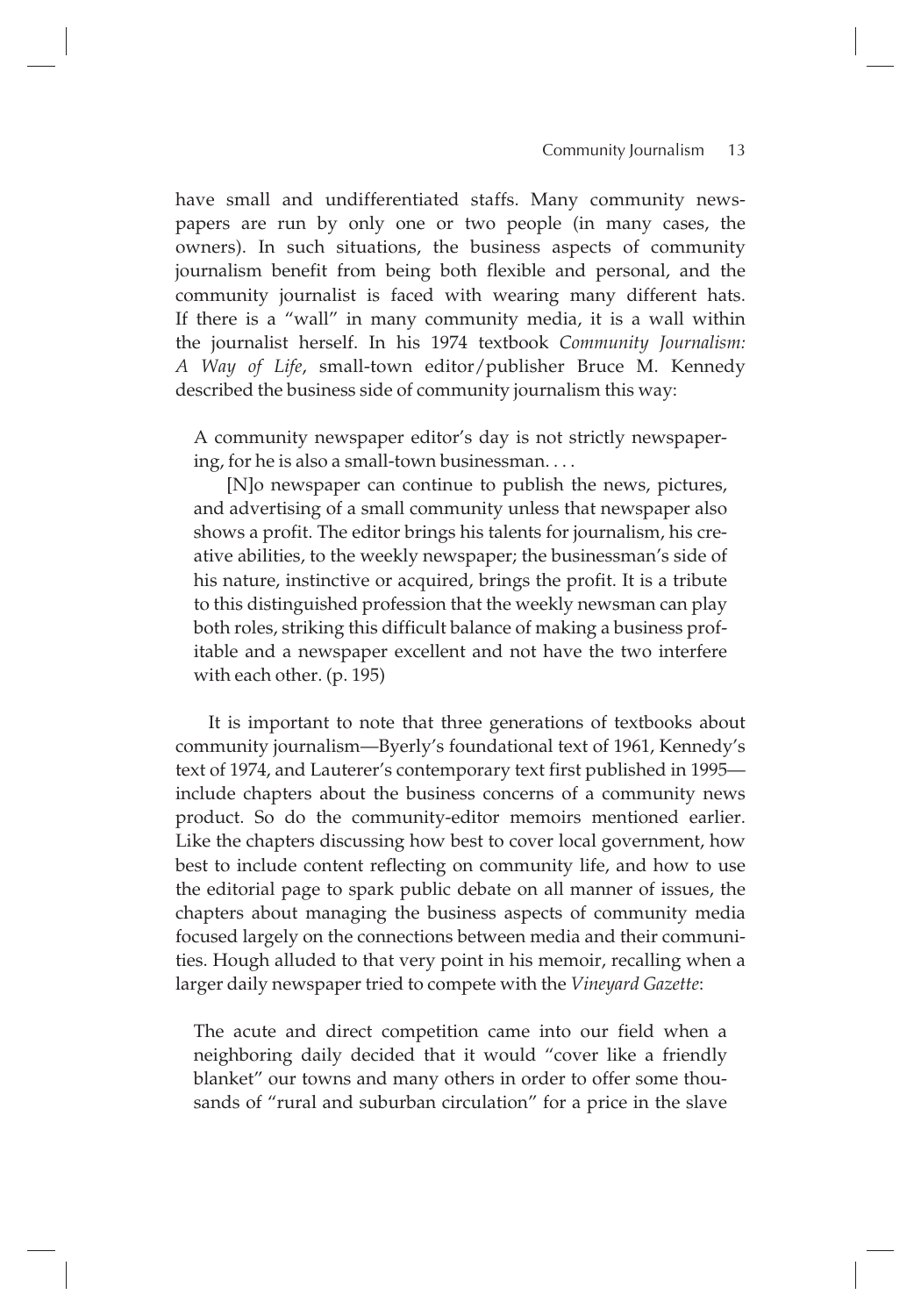market of mass advertising. . . . This daily believed that a familiar formula could be applied, that it was only necessary to print names, names, names, in order to enjoy circulation and the respect of readers. . . . The truth was that the traditional formula was idle and silly. The thing which makes people in small towns read their papers is news, and they have no interest whatever in names even their own—which do not mean something at the time and in the context of town life. . . .

In the long run the daily's personal items were so padded and its general news so garbled that we had little to fear from the competition. No desk man ever troubled to learn the place names in our county, and the geography attributed to us was remarkable. (1974, pp. 267–268)

An important subtext of Hough's recollection is the issue of scale. Byerly, Lauterer, and many others have suggested that scale is a primary delineation of what is community journalism and what is not. In particular, the word "small" is ubiquitous in the literature: "smalltown," "small circulation," "small staffs," "small radio stations," "small newspapers." The allusion is that community journalism cannot exist in larger media, and certainly not in national and international media. Attitudes toward the myth of the small (Is it of little consequence? Is it perhaps more "authentic," to evoke Walter Benjamin [1969]?) should be the focus of more intense scholarly consideration.

## ❖ BEYOND "BIG" VERSUS "SMALL"

Past and continued research into differences between "large" and "small" news media has been and will continue to be important, but such studies are not necessarily concerned with community journalism. The truth is that a reporter on the lead TV news team in a sprawling city could be much more connected to the community than a member of a three-person weekly newspaper operation in a town of a few thousand people. It may be more difficult for journalists serving large, pluralistic audiences to have strong connections to their communities, and it may be quite easy for such connections to be established by a reporter serving a small, homogeneous audience, but neither that difficulty nor that ease will alone dictate the strength of the connection.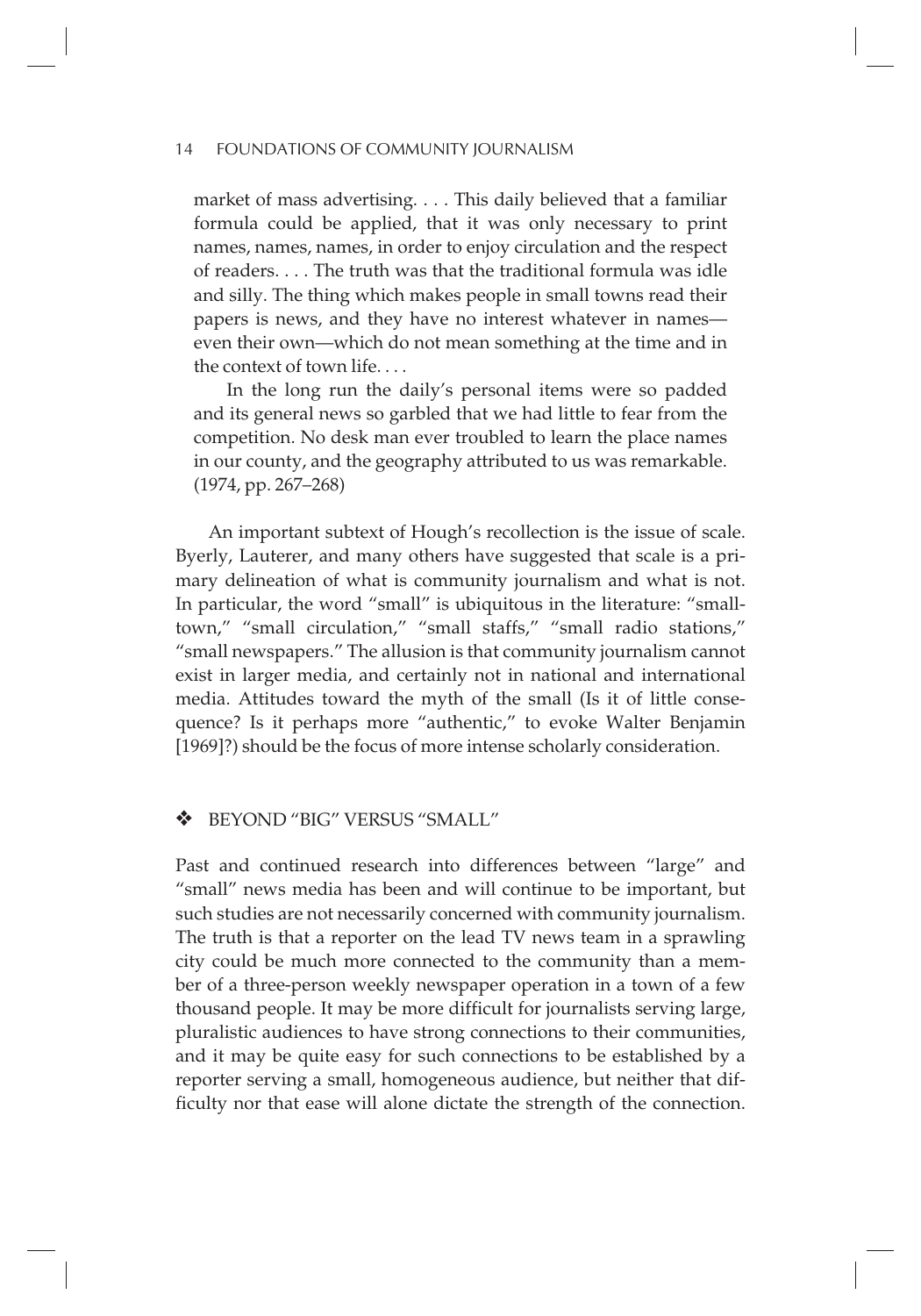Consider this hypothetical situation: When the graduate of a journalism school takes her first reporting job at a hyperlocal news website in a suburb where she has no personal ties, and then leaves the job after eight months having neither liked the community nor cared about its people, it would be difficult to say that she had strong connections to the community. Likewise, who can really argue that a journalist who has lived and worked his whole life in a single large metropolis cannot practice community journalism because he works for the most popular TV news station in that city?

For scholars in the social-scientific paradigm, such scenarios raise an interesting question: What is the operationalization of community journalism? Is it the size of the outlet, the size of the community, the attitudes of individual members of the community toward the journalist (and vice versa)? Is the fact that a national-politics blogger has only a few hundred readers all the evidence necessary to say that he is a community journalist? Organizational and audience size may be a useful metric in the study of community journalism, but it cannot be the only one.

Perhaps a more useful metric than size is content, specifically content classified as "community focused." Traditionally, that has meant "local news," but the concept of "local" is too confining in an age when many communities transcend physical proximity of the members. There are many examples of community journalism that serves such scattered collectives. Consider the *Small Farmer's Journal*, a quarterly magazine published in rural Oregon and reaching like-minded readers around the globe, and at this writing entering its fourth decade of publishing; or the *Shambhala Sun*, a bimonthly magazine for devotees of Western style "engaged Buddhism." An analysis of letters to the editor published in those two magazines revealed strong rhetoric of community, as if the magazines themselves served as the nexus of community, and all attached to it—writers, editors, advertisers, and subscribers—as members of those distinct communities (Reader & Moist, 2009). Obviously, such publications have no "local" to serve, but their content is focused entirely on their communities.

In communities of place, local information has been at the core of community media, regardless of whether that information is serious news or trivial gossip, courageous editorials or banal lists of property transfers. But it is the presence (perhaps the dominance) of the trivial and the routine that provide observable clues of community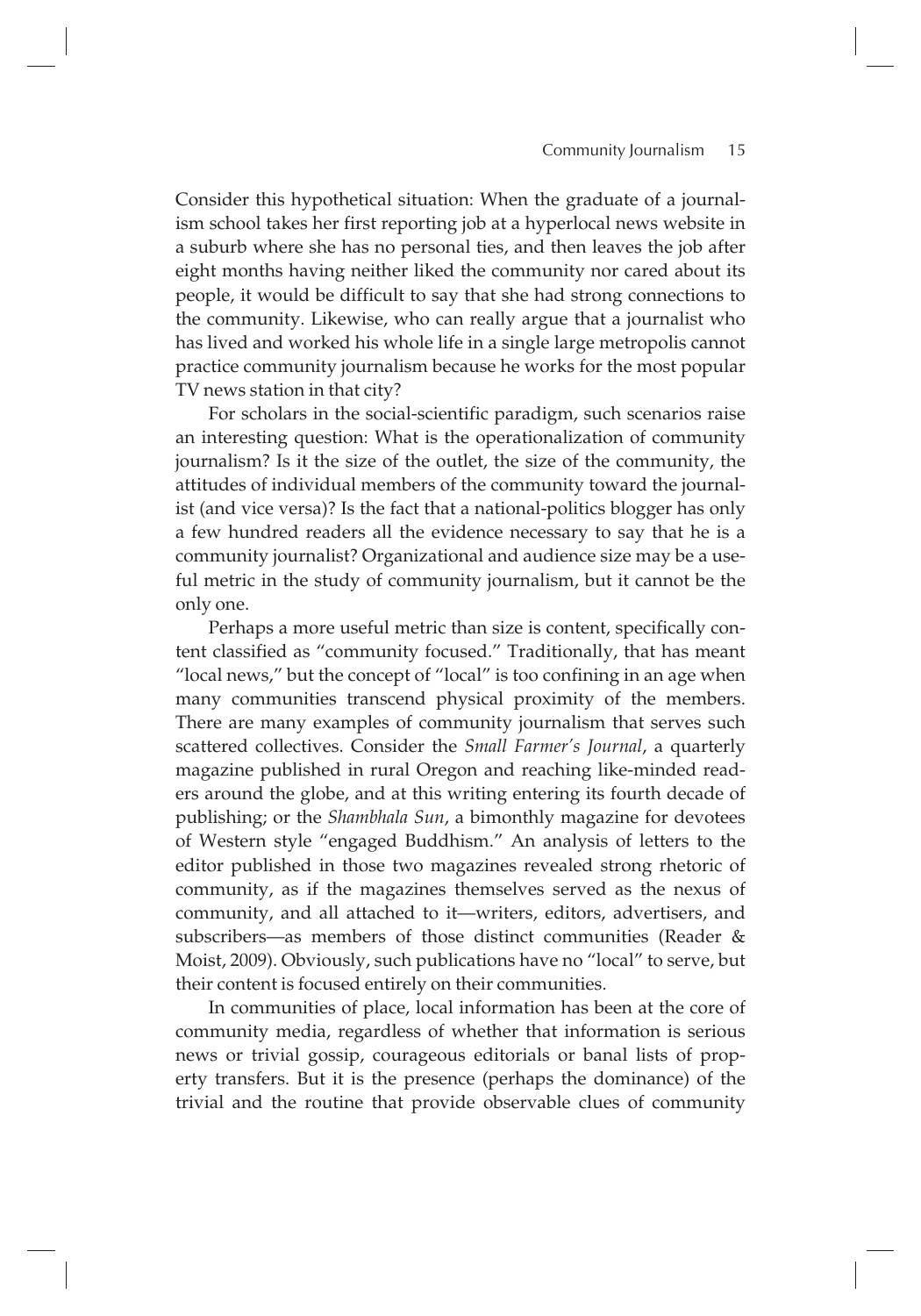connections; such information is rarely found, and certainly never with any frequency, in the pages or broadcasts of major news media. Gibbs (1995) suggested that local news is "people-oriented, locationspecific news about such things as who won ribbons at the county fair, or when the city's going to fix that big chuckhole on Main Street" (p. 33). Morton contended that community journalists are "chroniclers of local minutiae and the concerns of everyday life" (1990, p. 57). To be sure, serious news—coverage of local government and local courts, of conflicts between the powerful and the vulnerable, of crime and tragedy, of scandal and triumph—is also part of the mix. But in community media, even the serious has a decidedly local focus. Some analysts have noted that the coverage of news often thought mundane by big-league journalism standards (zoning board hearings, homecoming parades, comprehensive listings of even the most trivial police reports) is just as important, if not more so, to community life than large-scale, award-winning service projects aimed at revealing unusually large statewide and national problems (Morton, 1990; Sheppard, 1996).

How that community-focused information is gathered and processed is another distinguishing characteristic of community journalism. In community journalism, the audience is often quite involved in the procedure, with much content being suggested, requested, or even submitted by people in the community. Hence the typical publication in community media of check-passing photos, group shots of kindergarteners, reader-submitted essays and opinions, and galleries of pictures of family reunions or deer hunters with their trophies. In that regard, community journalism has long been a forum for so-called "citizen journalism" and interactive in a very real sense, even before the Internet came to be. Online communication has expanded and improved that interactivity, for certain, but it did not create it.

From a pragmatic standpoint, the small staffs of community media rely on citizen submissions to supplement what the staff could produce itself. But in many ways, such deference to what the community sees as newsworthy is at the core of the concept: community journalism typically places less value on the norms of the profession at large (as codified in most trade publications, college textbooks, and journalism school classrooms) than it does on the norms of the individual communities they serve. Bruce Kennedy, the small-town newspaper editor, put it this way: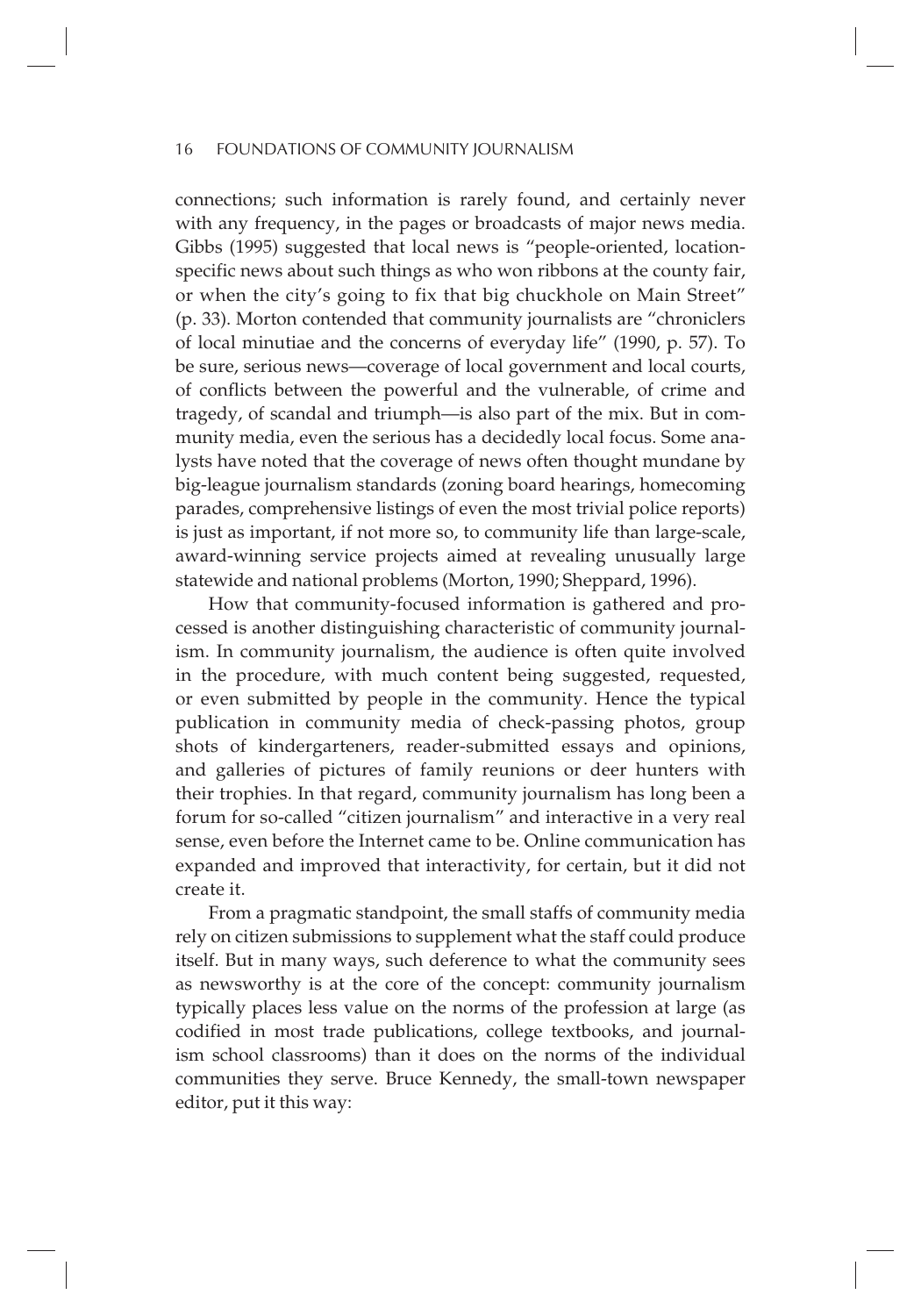It's rewarding to be part of nearly everything involving your community, the printable as well as the unprintable. It's flattering to have your opinions asked for, your counsel sought, whether you're really as wise as all that or not. You build many monuments in [the] newspaper business. Your newspaper and energy leave a wake of new buildings, successful projects, guidance, and direction. Helping others, boosting the community, the area, or "the cause" will become, like the Thursday paper days, endless. . . . Small-town newspapering is belonging. (1974, pp. 7–8)

# **CONCLUSION**

As a new generation of scholars refocuses on community journalism as a distinct part of the broader mass communication discipline, it is important to not only gather past research into a cohesive collection of studies, but to take that inquiry in new directions that study "connections" using a variety of methods and theoretical frameworks.

As with most things involving community journalism, however, that lament also is hardly new. In 1938, John Winchell Riley, Jr., of Rutgers University wrote in the *American Sociological Review*:

The typical country weekly, in addition to its personal journalism, its boiler plate fillers, its articles on extraordinary or exciting local events, is a series of chatty confidences about the town's everyday living. Its few pages are packed with columns headed "Local Items" or "Personals" or "People We Know." These columns contain all the miscellany of the community's ordinary and expected events: its births, marriages, and deaths; its comings and goings; its family and club changes; above all, the non-economic, leisure activities of its members. . . . Yet, the country newspaper, consistent and detailed register though it may be, has been given very little consideration as a possible source for sociological research.

Its desirability as a source is indubitable. Obviously such a paper has two advantages over most other sources available for the various kinds of community studies: In the first place, it provides material for the intensive study of trends from an historical standpoint; and this material is so consistent and repetitive in nature that, with the employment of proper precautions, it lends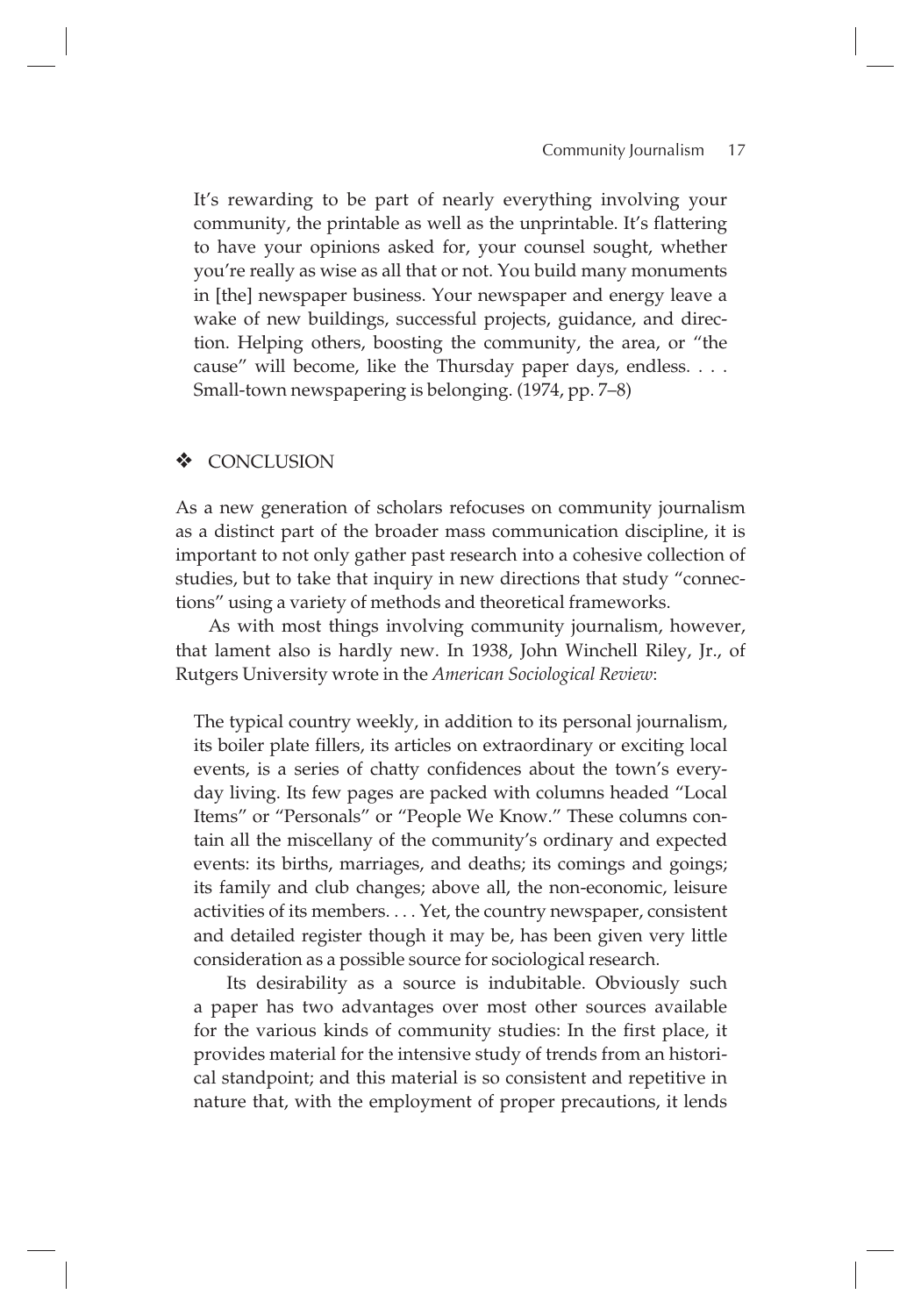itself in a number of ways to quantification. In the second place, the weekly offers the sociological investigator the possibility of avoiding any marked bias in his selection of material. Convenient as this source may be, however, its importance may be more questionable. This depends upon the accuracy of its data, and the degree to which they actually are consistent over time. Thus any estimate of its importance must rest upon a broader knowledge of the nature of the country weekly itself. (pp. 39-40)

Despite the contributions of several important and helpful studies over the past decades, the field of community journalism remains largely unexplored, and the depths uncharted. Scholars who are intensely interested in the role of journalism in communities should attempt to take up Riley's challenge, albeit 70-plus years after the fact, and against many entrenched institutional biases against the "silly little papers" that dominate the journalism world.

# ❖ REFERENCES

- An, S., & Bergen, L. (2007). Advertiser pressure on daily newspapers. *Journal of Advertising, 36*(2), 111–121.
- Anderson, R., Dardenne, R., & Killenberg, G. M. (1994). *The conversation of journalism: Conversation, community, and news*. Westport, CT: Praeger.
- Bagdikian, B. H. (1964, December). Behold the grass-roots press, alas! *Harper's Magazine,* 102–110.
- Benjamin, W. (1969). The work of art in the age of mechanical reproduction. In *Illuminations: Essays and reflections* (pp. 217–251). New York: Schocken Books.
- Byerly, K. R. (1961). *Community journalism.* Philadelphia: Chilton.
- Byers, M. R. (1937, May 29). I want to see the editor. *The Saturday Evening Post,* 100–105.
- Conason, J. (1975, November 8). A press for the people. *The Nation,* 467–468.
- The country newspaper: Symbol of democracy. (1946). *The Saturday Evening Post, 218*(47), 160.
- Cutler, J. H. (1960). *Put it on the front page, please!* New York: Ives Washburn.
- Cutler, J. H. (1965). *Cancel my subscription, please!* New York: Ives Washburn.

Gibbs, C. (1995). Big help for small papers. *Quill, 83*(2), 32–35.

- Hough, H. B. (1974). *Country editor.* Riverside, CT: Chatham.
- Kennedy, B. M. (1974). *Community journalism: A way of life.* Ames, IA: Iowa State University Press.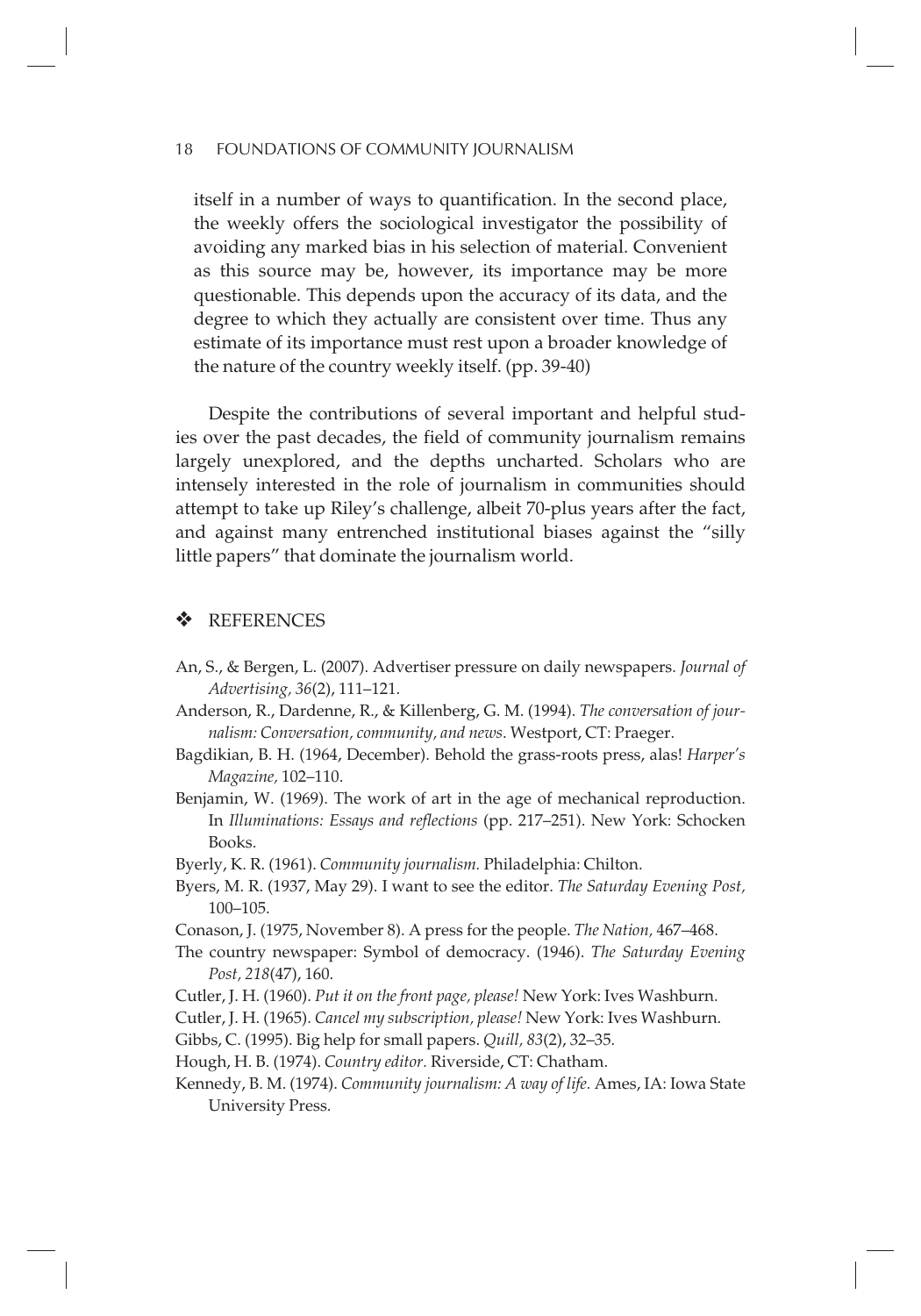- Lauterer, J. (2006). *Community journalism: Relentlessly local* (3rd ed.). Chapel Hill: University of North Carolina Press.
- Lavrakas, P. J., & Holley, J. K. (1989). Images of daily newspapers in their local markets. *Newspaper Research Journal, 10*(3), 51–56.
- Morton, J. (1990). Newspapers seeking a sense of community. *Washington Journalism Review, 12*(8), 57.
- Moss, M., & Appel, A. (2001, July 9). Protecting the product: A special report: Company's silence countered safety fears about asbestos. *The New York Times,* p. A1.
- Reader, B. (2006). Distinctions that matter: Ethical differences at large and small newspapers. *Journalism and Mass Communication Quarterly, 83*(4), 851–864.
- Reader, B., & Moist, K. (2009). Letters as indicators of community values: Two case studies of alternative magazines. *Journalism and Mass Communication Quarterly, 85*(4), 823–840.
- Riley, J. W., Jr. (1938). The country weekly as a sociological source. *American Sociological Review, 3*(1), 39–46.
- Sheppard, J. (1996). The strength of weeklies. *American Journalism Review, 18*(6), 32–37.
- Tichenor, P., Donohue, G., & Olien, C. (1980). *Community conflict and the press.* Beverly Hills, CA: Sage.
- Tocqueville, A. de. (2004). *Democracy in America* (A. Goldhammer, Trans.). New York: Penguin. (Original work published 1835)
- Weisman, R. (2007, July 26). Ottaway readers, advertisers cast wary eye on Dow Jones talks. *The Boston Globe,* p. D1. Retrieved April 19, 2011, from http://www.boston.com/ae/media/articles/2007/07/26/ottaway\_ readers\_advertisers\_cast\_wary\_eye\_on\_dow\_jones\_talks/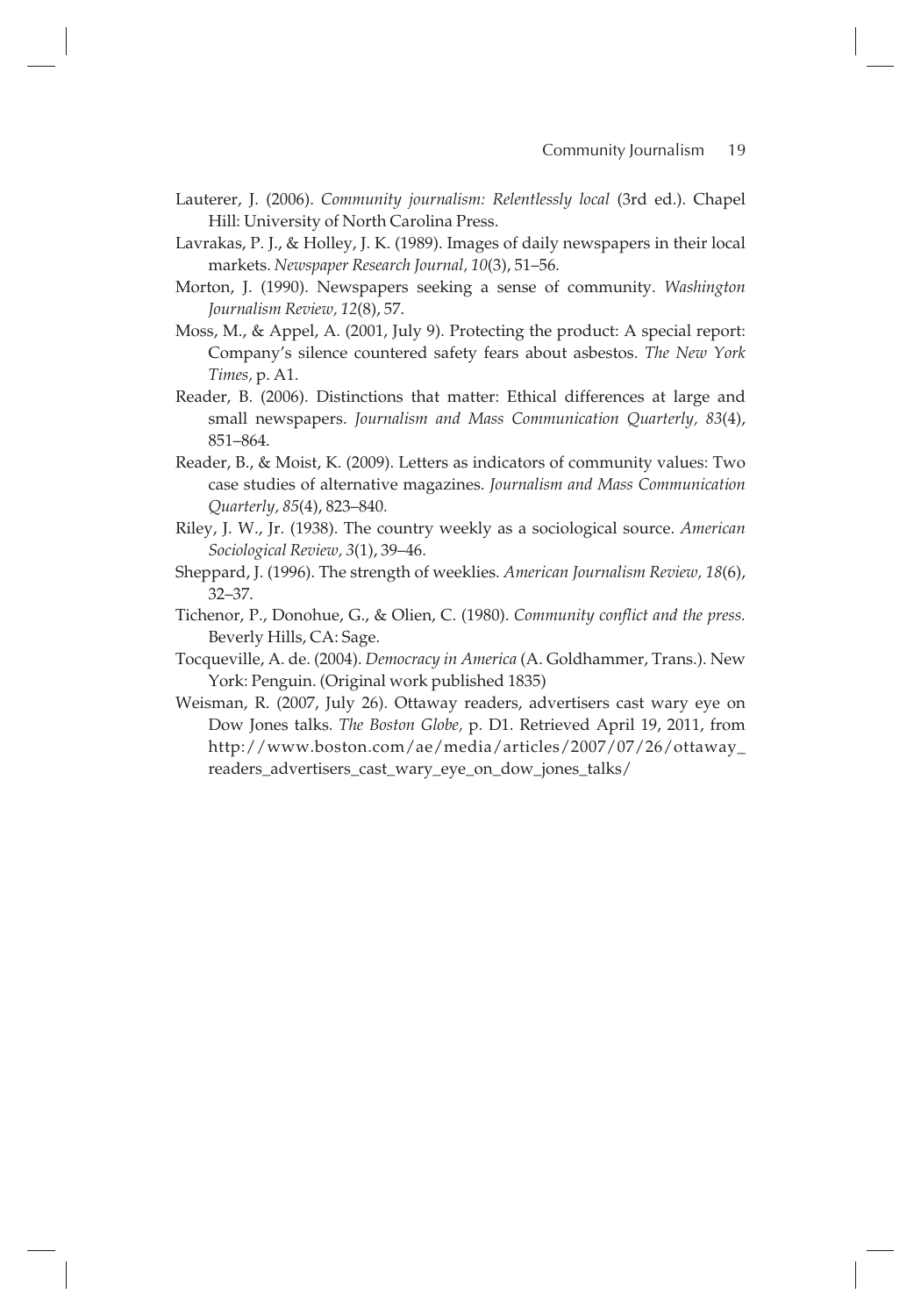$\frac{1}{2}$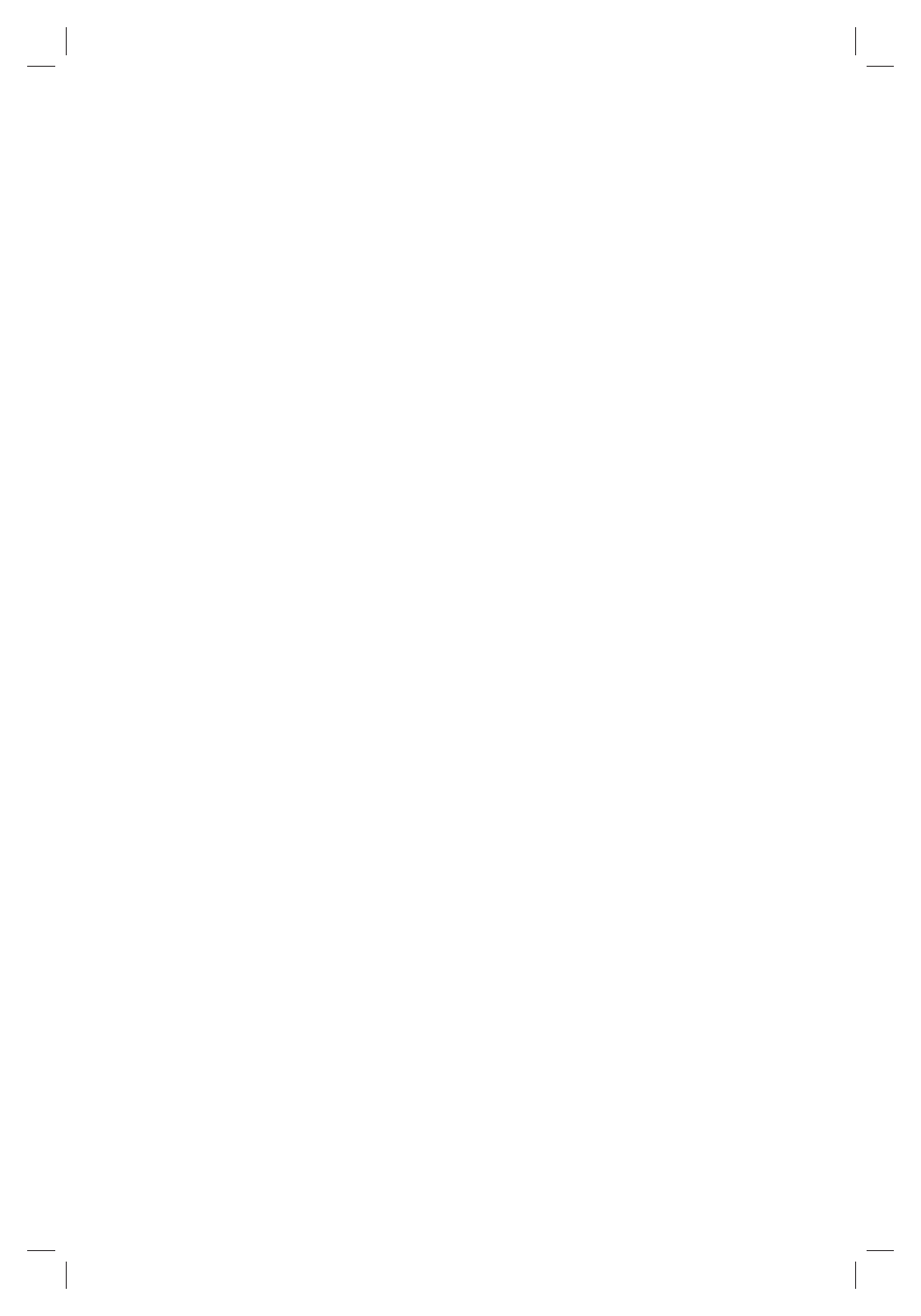# **Community Journalism Must Tackle Tough Local Issues** ●

# Linda Steiner

**Community journalism is credited with representing, reinforcing,** and even constructing community. The form speaks to, from, and about community, presumably bringing people together with an understanding of their shared frame of reference, and their responsibility for upholding it. Definitions of small-town/weekly/community (those terms are typically treated as equivalent) news media imply several common features, including relentlessly local content, limited orientation in size and geography, and local, independent ownership. Howard Ziff's (1986) distinction between "provincial" and "cosmopolitan" newspapers still holds: the former are grounded in local values, to be criticized only on behalf of other, deeply held communal beliefs. The latter insist on objectivity and stand above local values.

Nevertheless, both kinds of news organs share an inherent responsibility to gather and report stories of vital interest to citizens, including external threats and challenges as well as internal conflicts and tensions. Moreover, glowing praise of independent community weeklies often ignores that community newspapers increasingly are units of chains, edited by careerists without local roots, and written by people who don't know one another and rarely meet up at regional offices. They regularly produce special editions celebrating the "anniversaries" of the locality or newspaper, but often are unable to put contemporary problems into historical context. No less driven by bottom-line considerations than are urban dailies, owners of weeklies rarely spend money, or risk advertising revenue, to probe local tensions and deepseated problems. Morris Janowitz's 1952 findings are perhaps all too relevant a half century later: community media foreground social and personal news, local volunteer associations, municipal services, and community involvement; they avoid or ignore controversy. Astute readers may resent all of that. Or perhaps, with their remote-controlled garage openers and far-flung social networks, readers neither care nor feel part of the community.

Community journalism too often exploits how "community" is a "warmly persuasive word . . . never to be used unfavourably," as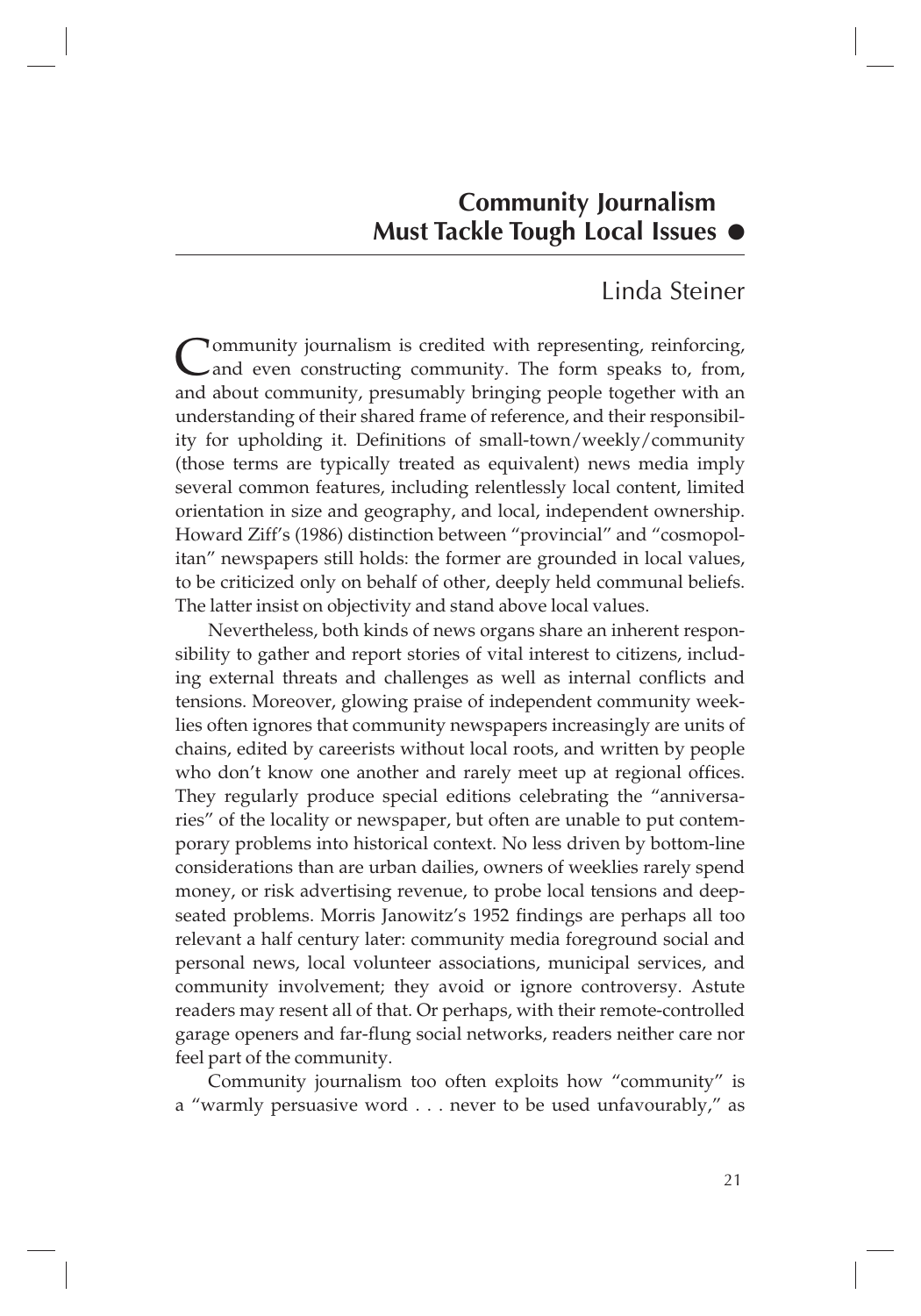Raymond Williams put it (1983, p. 76). That said, taking community or community newspapers seriously requires critical examination of both concepts, specifically by questioning the prevailing notions of community undergirding local journalism. Even the "common" roots linking "communion," "community," and "communication," as James Carey famously emphasized (1989, p. 18), do not make homogeneity the goal of community or democratic processes. That is, community spirit, to the extent it is desired, does not depend on denying interconnections to issues of the "outside" world, ignoring internal conflict, or excusing unpleasant realities such as religious bigotry or racism as part of local culture. If condescension toward community journalism is unwarranted, so is complacency from within community journalism.

Even small towns do and should include diverse people with different understandings and experiences. People committed to fellowship must appreciate diversity and make room for pluralism and argument. Vigorous intercourse among different people enriches community. Communities thus need local news institutions (whether printed, Web-based, or broadcast/cablecast) that engage citizens in animated, provocative discussions of their heterogeneity and diversity.

This is no brief advocating scurrilous personal attacks, unethical half-truths, or exaggerated contentiousness. But community journalists, if they are willing, can inspire critique and even investigation of local problems. Community journalists can engage people in civic processes and enlarge their political presence so they can actively respond to Carey's stipulation that community institutions nurture citizens' moral, political, and intellectual capacities.

# ❖ REFERENCES

Carey, J. W. (1989). *Communication as culture*. New York: Routledge.

- Janowitz, M. (1952). *The community press in an urban setting*. Chicago: University of Chicago Press.
- Williams, R. (1983). *Keywords: A vocabulary of culture and society*. New York: Oxford University Press.
- Ziff, H. M. (1986). Practicing responsible journalism: Cosmopolitan versus provincial models. In D. Elliott (Ed.), *Responsible journalism* (pp. 151–166). Beverly Hills, CA: Sage.